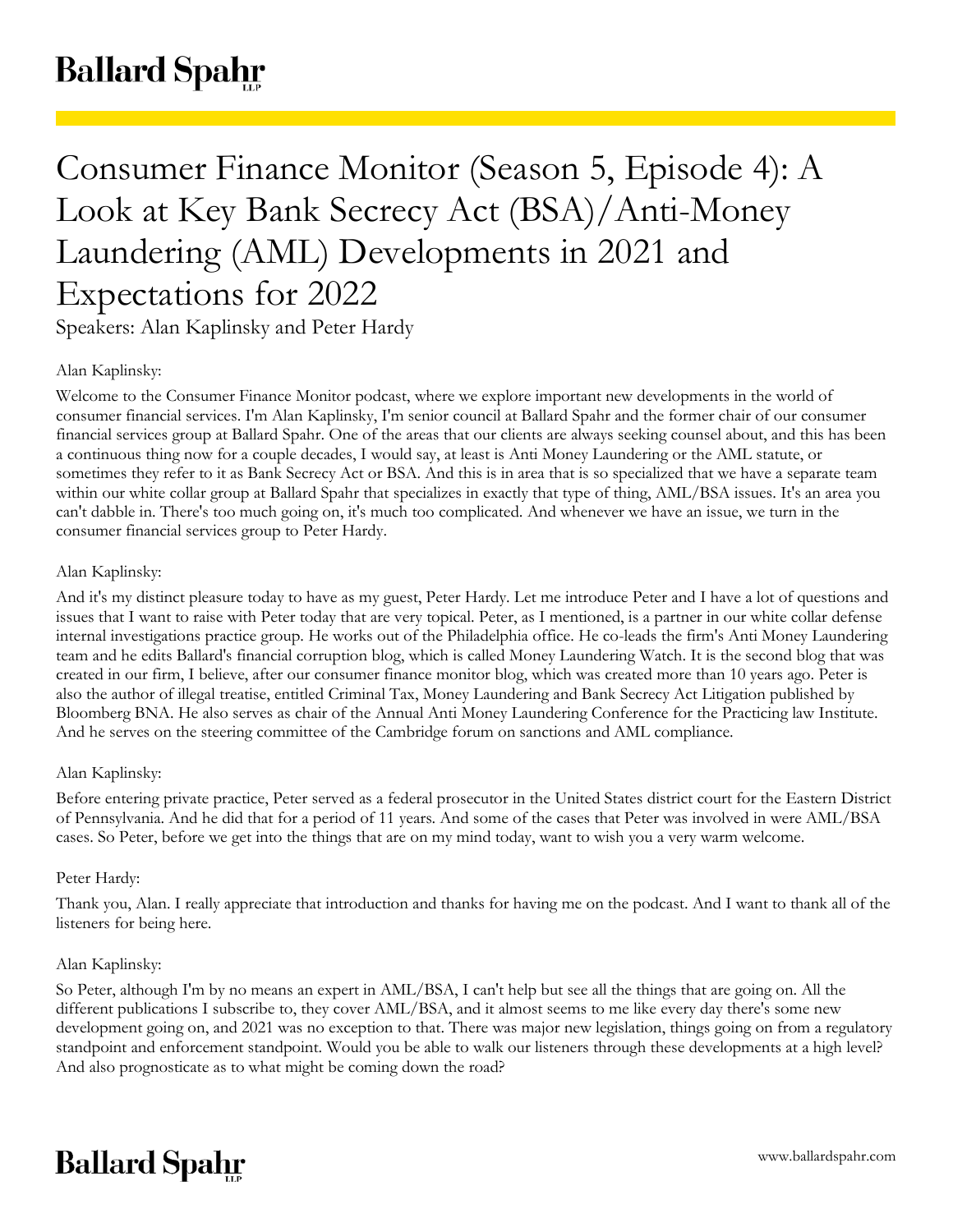Sure. So you're absolutely correct, Alan. There was a tremendous amount that happened in 2021 and we can certainly expect 2022 to be a no exception. So as you said, I am going to be a high level here because there's just so much, going to note certain things. And then I suspect as our podcast continues, we can zero in on a few issues of particular importance. To be a master of the obvious in the AML and BSA world 2021, kicked off with Congress passing on January 1st, the Anti Money Laundering Act. Actually entitled the Anti Money Laundering Act of 2020, but it was indeed passed on January 1st.

## Alan Kaplinsky:

They actually held a session on new year's day? Or it was signed that day?

## Peter Hardy:

It was signed that day. And part of it too, is it was part of the defense spending bill, which is a gigantic piece of legislation and obviously very important to many folks on Congress. And they overcame a veto, passed the defense spending bill and in there was the AML Act and also the Corporate Transparency Act, which we're going to talk about and just a very sprawling piece of legislation with a lot going on in it. And so what do I mean by that? Well, for example, they changed the stated purpose of the Bank Secrecy Act in the beginning, that's going to have impacts on how regulators examine financial institutions, because it basically has redefined and expanded that, which one should care about.

## Peter Hardy:

When you're looking at a financial institution, there's a ton of process related studies that FinCEN, FinCEN's the Financial Crimes Enforcement Network. It's the part of the department of treasury that is essentially a primary regulator for the Bank Secrecy Act. They don't do examination, that's left to others like the OCC or the IRS, but they have a lot on their plate. Congress has required them, FinCEN along with other aspects of the government to do a lot of process related studies regarding the Bank Secrecy Act, for example, suspicious activity reports, which is a huge issue in the Bank Secrecy Act and probably, arguably the most important thing in terms of outcomes and product are they effective? And there's all sorts of ways to look at that, question itself effective from a law enforcement standpoint, effective from a financial institution standpoint and compliance considerations. There's mandates to supposedly quote, modernize the Bank Secrecy Act in the systems. They have increased penalties for repeat offenders under the Bank Secrecy Act.

## Peter Hardy:

They have a new, and I'm probably going to touch on this a little bit later on, but, the US government now has through, FinCEN a list of AML enforcement priorities. And there's all sorts of other stuff too, for example, and this is not really pertinent to what we're going to chat about here today, but just to give folks an idea of the breadth of what's contained in the AML Act, for example, dealers and antiquities are now covered. They are now defined as financial institutions under the Bank Secrecy Act and probably those involved in the art world and that's a big debate, right there are later going to be subject to the BSA. So there's just a lot going on, FinCEN and others have a huge to do list. FinCEN is absolutely fighting for a bigger budget because they're just not a very big agency. They never have been, but now they have this huge job.

#### Peter Hardy:

And a theme, if you had to pick a one running throughout a lot of these mandates from Congress and the changes to the BSA, it's all about transparency and trying to avoid, or trying to negate some of the pernicious consequences of misusing shell corporations. Because the background here and just to tie it into an event in 2021 as well, one of the things that we saw in 2021 was the Pandora Papers, which was yet again, another huge data breach that was reviewed by investigative journalists, like the Panama Papers before it, and world headlines regarding well to do folks or world leaders, allegedly misusing shell corporations to perhaps hide dirty money or commit tax evasion, things of that nature. So a lot of what Congress has been focused on is cracking down on so-called shell companies. And that really gets to the Corporate Transparency Act, which I think we can talk about more in detail.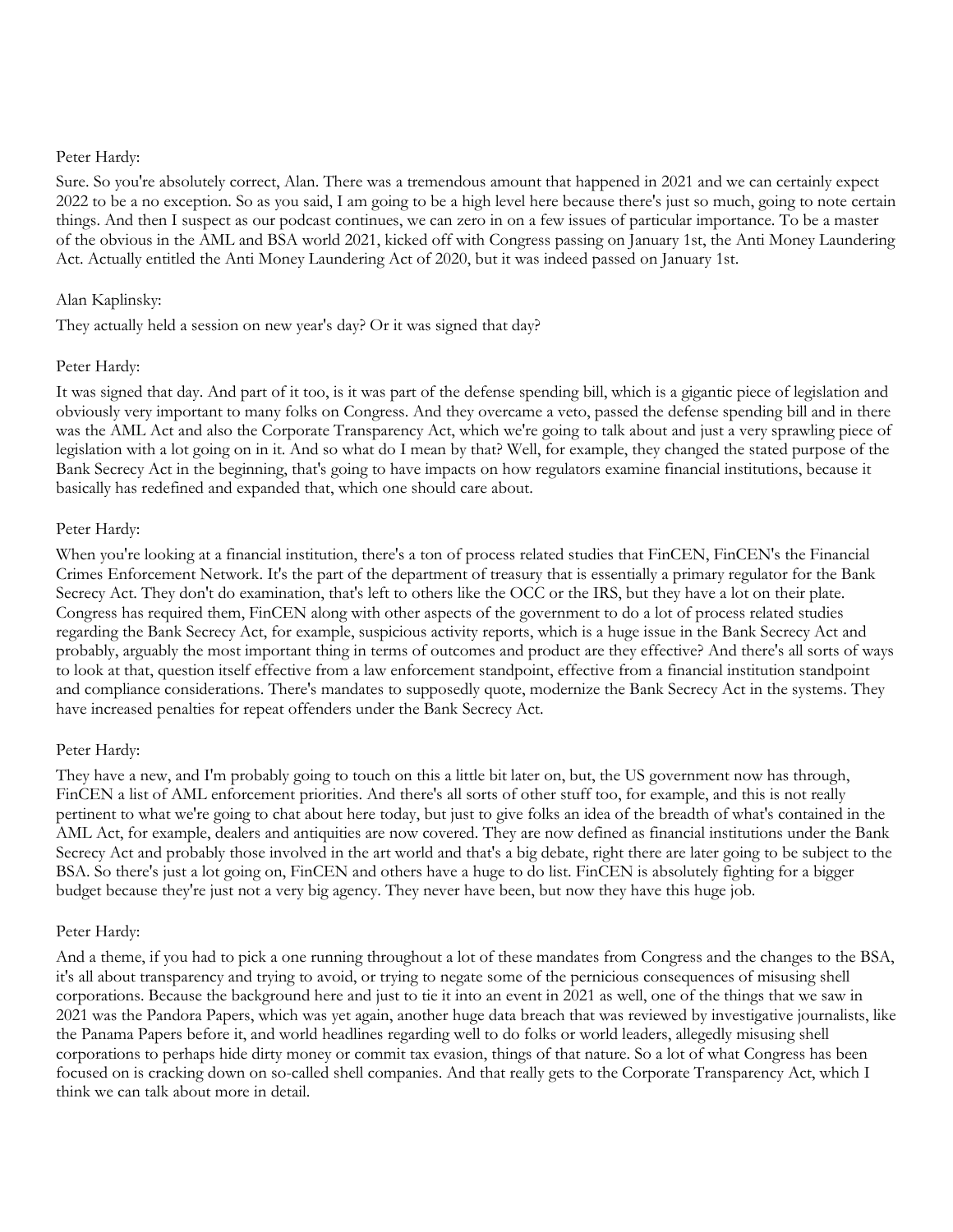And then meanwhile, there's all sorts of other stuff going on and I'm just ticking it off to again, highlight the basis of your question. The US government, has issued their strategy in countering corruption, this is a big thing for the Biden administration. There's a proposal out there for something called the Enablers Act. I don't think it's ever going to be passed, but to give you a sense of it, it seeks to impose BSA obligations on so-called gatekeepers, including lawyers. There is a advanced notice for proposed regulations regarding the real estate industry. That just came out in December, that's huge. And there's a lot of proposed regulations floating around regarding crypto, which is also a constant focus for the government and actually part of some of these enforcement priorities. So yes, there's a lot going on and obviously here today, we'll just focus on a few of these things because you could just go on and on.

## Alan Kaplinsky:

Sure. So what are these developments, Peter, mean for lenders and other financial institutions?

## Peter Hardy:

Yeah, so I think just to kind of streamline the conversation here, Alan, I'd like to focus on the Corporate Transparency Act because that probably has potentially the biggest effect for many of our listeners here today. So as I stated, Corporate Transparency Act seeks to address the issue or the misuse of shell companies. And the US actually has been criticized by many other countries and many other international organizations, such as the financial action task force as actually being the world's biggest haven for money laundering and tax evasion. So the shoe's been kind of on the other foot for many years and the US rightly or wrongly I'm simply describing, has been described as a hypocrite. And a large step in attempting to ameliorate that has been the passage of the Corporate Transparency Act.

## Peter Hardy:

And there's a connection. There's a big connection here between the CTA, the Corporate Transparency Act and the existing customer due diligence rule that's already imposed on financial institutions that are covered by the Bank Secrecy Act, and I'm going to get to that. So what the CTA does and regulations are still being hammered out. So this is all a work in progress, none of this is definitive. But what the CTA does is it requires entities, corporations, LLCs upon their creation. And this includes foreign LLCs and corporations, upon their creation to report their beneficial owners to FinCEN. So now, there is exemptions and essentially, and I don't want to get too into the weeds, but if you're sufficiently large, if you have 20 full-time employees and 5 million dollars in gross receipts, then you're exempted. So this is really getting to smaller entities and for example, think about the real estate industry where special purpose vehicles are used all the time for very large deals. You have to report your beneficial owners.

## Peter Hardy:

Now, the definition are still getting hammered out, but essentially there's two prongs and this is where we start to converge with the CDD rule that I referenced. There's two prongs to beneficial ownership. There's ownership and there's control. So essentially what's going to happen is there's going to be some form that's going to be agreed upon. And someone under penalties of perjury upon incorporation of covered entities has got to file this thing with FinCEN. Now, please bear in mind, there's about 2 million entities created a year in the United States. And this is all through public filings. For example, certain vehicles like TRUST that are not created through the filing with a state or a tribal entity, those are not covered under the rules that are being considered. But still, talking about a massive amount of information. So somebody's got to file this form and you got to report your beneficial owners under the ownership prong and under the control prong.

#### Peter Hardy:

And again, this is all being hammered out, but the regs that FinCEN has currently proposed suggests that, consistent with the CDD rule, folks who have a 25% ownership or more are covered, they ring the bell. But of course, if you start getting in a complicated ownership structures, what seems simple isn't and then you have the control prong. And under the CDD rule, as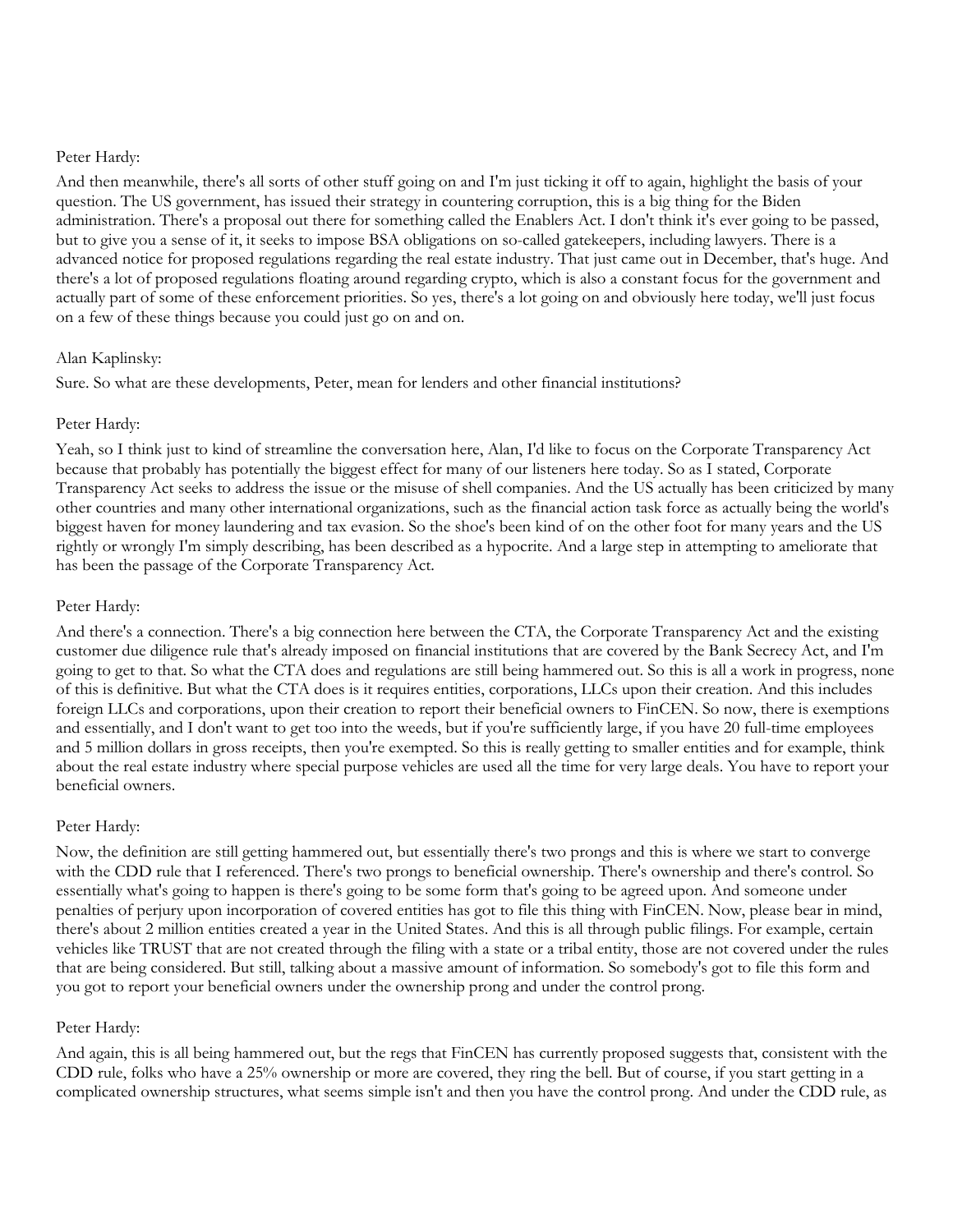it exists, you only have to list one person. But now FinCEN is saying because they want to be comprehensive, and this is really coming from a law enforcement perspective, that they want anyone who satisfies the definition of control, and as you can imagine, it's pretty broad and it's also mushy, anyone, and everyone needs to be reported. So still to be determined, but this form goes to FinCEN, FinCEN's got to figure out how to handle the database. They need to set up privacy controls.

#### Peter Hardy:

And then this database is going to be accessible to law enforcement, to regulators, upon requests and approval by regulators from across the world. Again, emphasizing the increasingly international nature of this work and by financial institutions that are themselves trying to carry out the CDD rule. And there's probably quite a few people listening here who work for such financial institutions. And so if I'm a covered financial institution, or if I'm a lender that is contractually required by my bank partner to act as if I'm covered by the Bank Secrecy Act. If I've got entity customers, they've got to report to me they're beneficial owners. Now a lot of people already have their systems in place to do this. But what's going to happen here, I think, if this makes sense is, because the CTA has now passed and it affects the customers directly, but the definitions of beneficial owner are being changed, and FinCEN says, "We're then going to change the CDD rule to align them."

## Peter Hardy:

What this means is if you're a financial institution out there or you're contractually required to act as if you're covered by the Bank Secrecy Act, you're going to have to change your CDD rule, and you're going to have to make it broader, and you're going to have to deal with all this stuff. I don't purport to have the answers other than be a master the obvious here and say, it's going to be messy and complicated.

## Alan Kaplinsky:

Yeah. Well, let me ask you, is the rule predicated on who are the beneficial owners at the time that the entity is created? Or is it more of a dynamic approach where anytime there is a change in beneficial owners, you'll also have to report that?

#### Peter Hardy:

That's a great question, Alan it's both. It's upon creation, and then of course, if there's a change, and the way the proposed regs are reading now, not final, it's anytime there's a change. Not hey within a year, or you've got a certain period, it's anytime there's a change. And so you can, envision a scenario where there's going to be a lot of reporting and everyone's got to stay totally on top of this stuff, which creates a lot of compliance issues.

#### Alan Kaplinsky:

So, but Peter, I'd like to now circle back to a comment you made during your answer to my first question. And that is, what will FinCEN's enforcement priorities, what have they been?

#### Peter Hardy:

Yeah. So you heard that correctly in the AML Act, Congress directed FinCEN collaboration with the department of justice and others to issue a set of enforcement priorities. Now, historically the hope and the goal was, for such enforcement priorities, was to actually help financial institutions that are having to run their own AML programs, figure out to dumb it down, what the government actually cares about. Because you have to do all this monitoring, you have to file suspicious activity reports. But, not all misconduct is equal, so it'd be helpful if you're a financial institution to know what the government really cares about. So this was something that had been pushed by industry groups for quite some time. Now, the priorities haven't been finalized again, there's just a kind of a broken record here. Everything's still in progress. But in the middle of last year, FinCEN did issue their proposed priorities.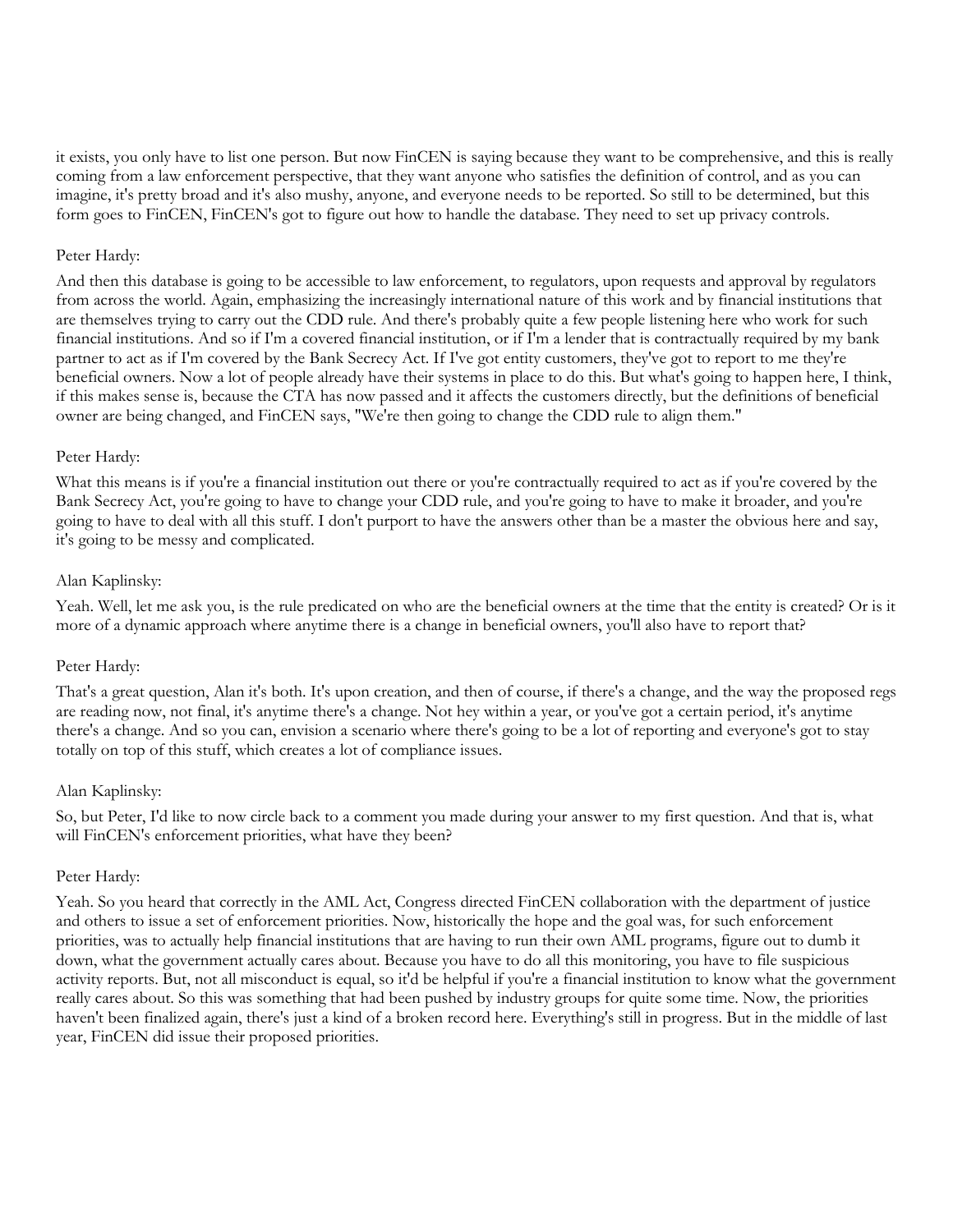And I'm going to talk about one, but first thing, I'm going to make a comment and please don't get me wrong. Our friends at FinCEN are doing good work, and like I said, they have a million things on their plate. I personally will express a little frustration with the priorities, because there's eight of them, they're in supposedly no particular order. And collectively I'm being slightly sarcastic here, but not too sarcastic, they pretty much cover any possible degree of criminality or misconduct that you could possibly think of. Meaning they cover everything, and therefore nothing truly has been prioritized. Specifically, corruption, cyber crime, domestic, and international terrorist financing, fraud, transnational criminal organizations, drug trafficking, of course, human trafficking, human smuggling, and proliferation financing. And just the simply the inclusion of fraud, which is kind of like 90% of everything out there, it is everything. So-

## Alan Kaplinsky:

Did you expect something a lot more specific and granular?

## Peter Hardy:

Yeah, I mean it's, I suspect what happened is, I think their hearts were in the right place, but they just couldn't help themselves. And also they're getting input from law enforcement, right? So everybody's thing is, "Well, what I do is really important." And so you add it all together and you get everything. And it would've been nice to make some hard choices because that's really what prioritizing is all about. But there is one thing that I think, and this is also just reality that I think will resonate with many of our listeners here today is, lumped in there as cyber crime. And now cyber crime of course takes on a million different variations. But, if you're a lender or you're a money transmitter, or really anyone in this realm, this is a real issue and it can take a variety of forms, of course.

## Peter Hardy:

And just to name two obvious ones, on one hand, we have the increasing issue of ransomware. And so that's an attack directly on the financial institution. But also two, you have identity theft schemes that are being perpetrated by one's supposed customers, right? So if I'm a lender and I could be lending unwitingly to actually cyber criminals who have assumed the identities of unwiting victims and consumers. Also too, in this kind of loops into, sorry really three things, into the crypto issue, which is identity theft and then draining of accounts or other misuse, and then off it goes and oftentimes. And I'm not a basher of cryptocurrency to the contrary, but it's not unusual to have crypto involved in those instances.

#### Alan Kaplinsky:

So, Peter, I want to turn to another area, something you mentioned in your high level overview. And that is AML developments in the real estate industry. Can you tell us a little bit more about them and how they can affect lenders in this space?

#### Peter Hardy:

Yeah. So this is an issue that's been swirling around for almost two decades. FinCEN actually issued an advanced notice of proposed rule making regarding the real estate industry, and that's a term that needs a lot of definition. Talk about millions of transactions a year in the United States. They issued one in 2003 and nothing happened. And then for the last few years, and this is kind of similar to the Corporate Transparency Act and the stuff we were just talking about. They issued these things called geographic targeting orders, which long story short, essentially required title insurance folks for non-finance deals for cash deals. I don't mean Ben Franklin, I mean, you don't have a mortgage. Because originators of mortgages are already covered by the Bank Secrecy Act too. So it was targeted for certain geographies like Miami and New York. It expanded and at first it was the monetary threshold was really high, like a million dollars, now it's down to \$300,000.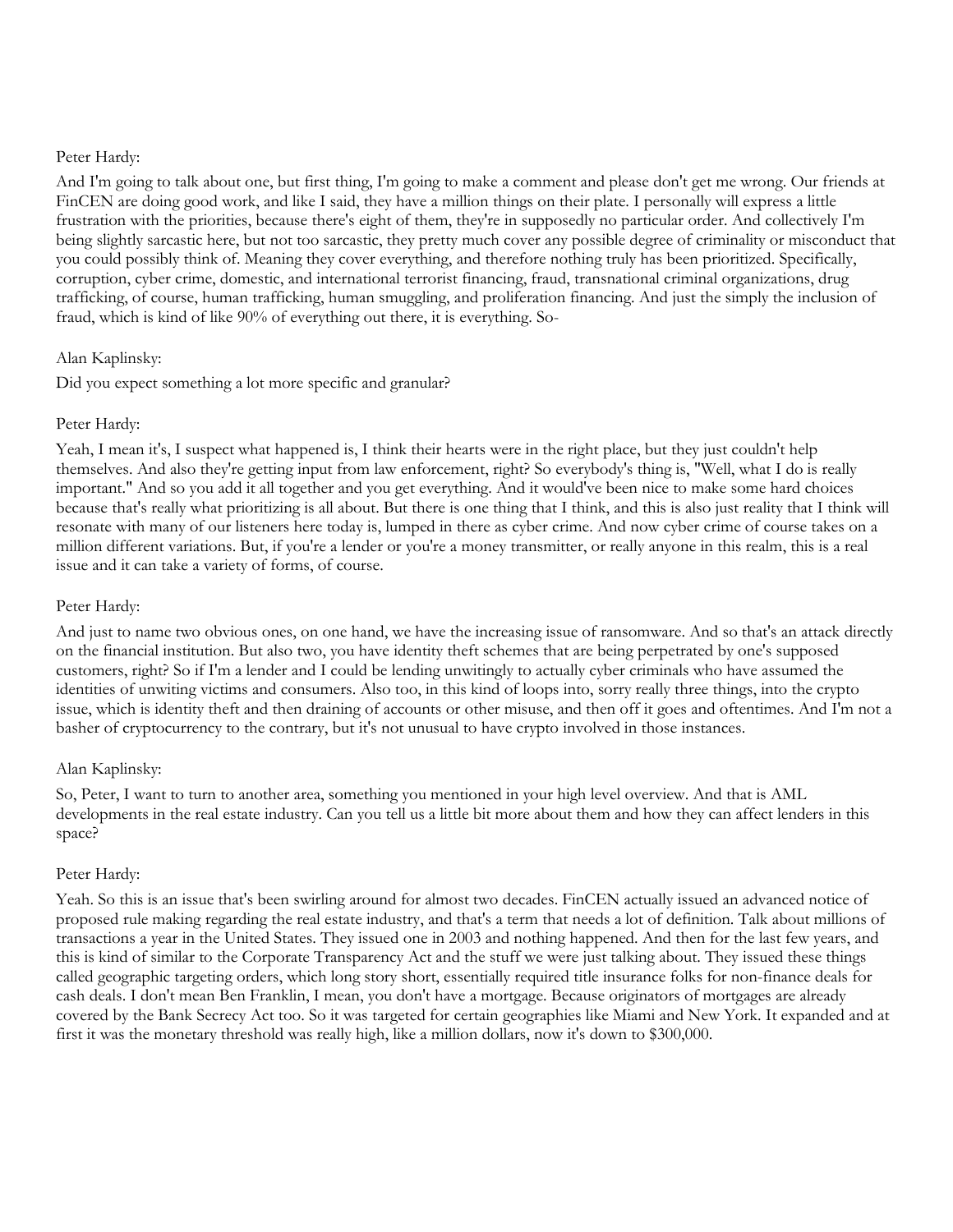The point is these GTOs have been reissued every six months for almost five years now, maybe six constantly expanding the reporting requirement. And the reporting requirement is beneficial owners of the entity buyers. Because, the concern is, and a lot of this is directed frankly, to foreign investors, but it's not limited to that. The concern is, is that folks from overseas are buying up high-end real estate, certain segments of the United States, again, not limited to that. And FinCEN wants to know where the money's coming from and who's behind it. Now, this has all been a prelude I think, I mean, it was important in and of itself, but I think a big reason for doing this, is to get data. Because like I said, in 2003, went nowhere. Well now in December they unveiled a much more detailed ANPRM, Advance Notice of Proposed Rulemaking for the real estate industry.

## Peter Hardy:

And again, how that's defined is a big issue. And there's a lot floating around here. It's not a certainty, but it's a near certainty that something will be passed. And the big question is, what's that something going to be? And so you've got, is it going to be something just like a reporting requirement? Which is relatively simple, like the GTO, reporting requirement for non-finance deals. Or is it going to be full blown Anti Money Laundering program? Which means you got to have a compliance, I mean, think about this like a real estate broker. And a lot of these folks are smaller shops. You got to have a compliance officer, you got to have a monitoring program, you got to file SARS. Is it going to be residential only? Or is it and include commercial? So this is definitely a space to watch. Like I said, residential mortgage originators are already covered by the Bank Secrecy Act, but there's a lot of real estate lenders out there. Or I should say lenders involved in real estate and there's private equity that are not.

## Peter Hardy:

The reporting requirement is going to fall on not necessarily a lender, but probably somebody involved in the deal itself. And again, lawyers are being thrown out there as well, that's another continuing theme is, is lawyers being subjected to all this stuff? But invariably it is going to affect the lending side and whether you're already covered or not there's going to be more scrutiny in this area for sure. And there will be some sort of reporting requirement at the very least, almost surely that'll change probably contractual language that people have with their business partners, et cetera, et cetera. Again, this just came out, it's got to be hammered out, it's going to take some time, probably quite a while, but this is a big deal because there's so many real estate deals every year in the United States, millions.

## Alan Kaplinsky:

Let me turn to a final area that I want to talk to you about, you've alluded to it a couple of times. And that is virtual currency and digital assets. They're not going away despite the feelings of a number of people that this was just a fab, it's clearly not. And I think the government, at least my own personal opinion is, it took them a long, long time to get with the idea or the notion that virtual currency and digital assets are here to stay. So I think they're trying to catch up with everything that's going on. And so what do you expect here in regards to future regulation and enforcement? On the AML/BSA side, I mean obviously there are a lot of different regulators who have been toying with the idea of trying to regulate virtual currency and so far they haven't done a lot of regulation.

#### Peter Hardy:

Right. Yeah, no, exactly correct. A lot of folks vying to be the regulator for crypto, that's probably not going to happen. So, some of these things I've been mentioning like the enforcement priorities in there it's not its own priority, but it's just in there is crypto. And what does that mean other than an expression of suspicion by law enforcement regarding crypto. But invariably it's in there every time treasury or DOJ comes that with a report regarding what's important or here's our agenda or strategy, crypto is in there. It just keeps coming up. But, I do think that regulators and law enforcement agree with you, Alan, it is here to stay, it's not going away. So kind of just general buckets here, again, generalizing. One, if you are in the financial services industry and you are dealing with crypto, you allow your customers to transact in it, which is relatively rare.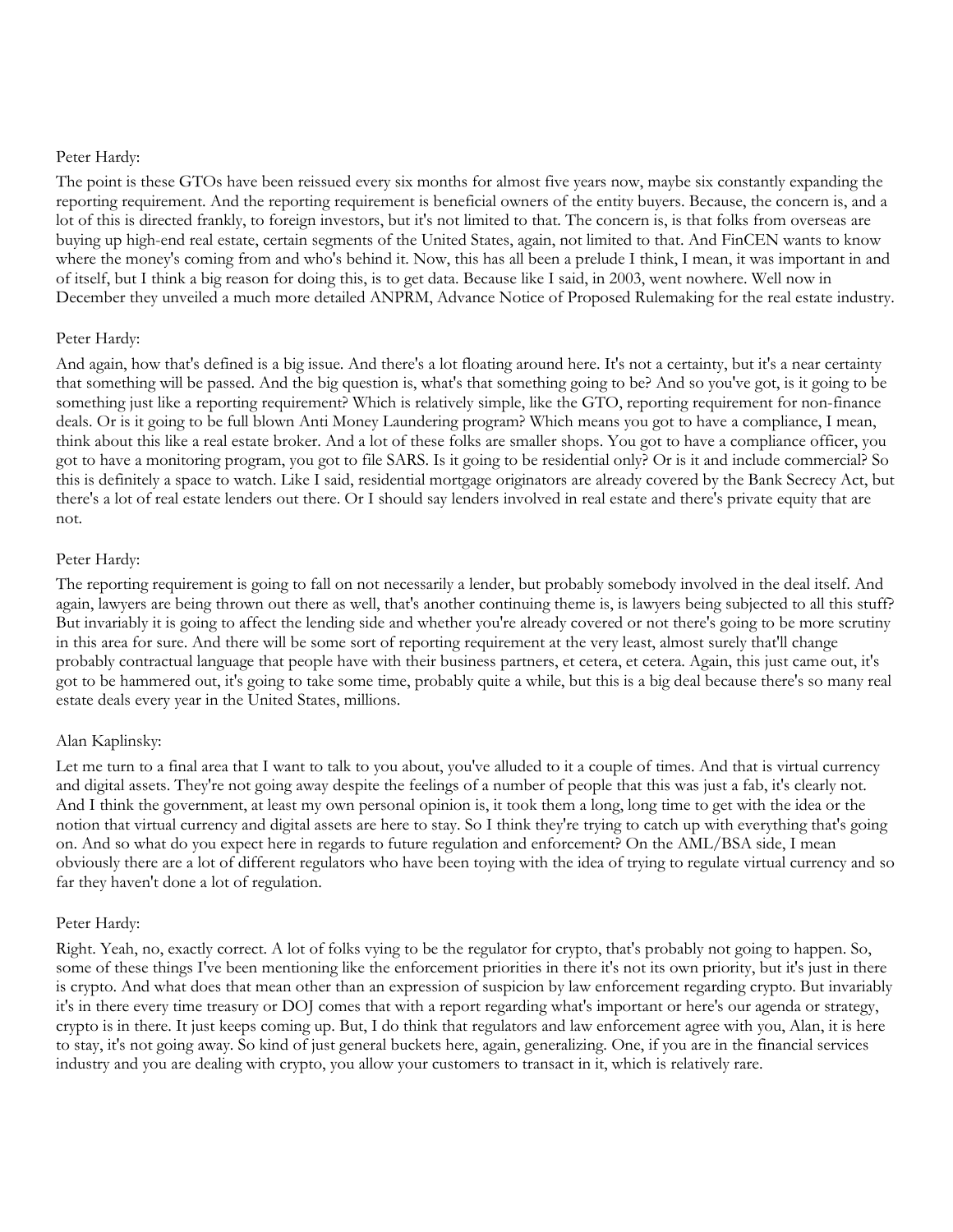I mean, there's a lot of points have been made recently that the vast of crypto transactions, the really investment related it's not purchases. I mean, there is acquisition and purchasing activity going on, but it's definitely a small segment of the total transactions in crypto at least right now. So if you're doing it, you just need to be obviously aware, and this is obvious as it is perhaps unhelpful that the government is certainly focused on use of crypto. And they kind of have this general attitude of holding their nose because they know it's effective life now. But, they are suspicious of it, and perhaps in some instances, rightly so. Because there are practical difficulties sometimes in identifying the, again, here we go, the identities of the people involved, although the industry is maturing more specifically, and this is kind of a more concrete articulation of what I was just talking about.

## Peter Hardy:

There's a couple of proposed regs out there, they came out actually in late 2020. And there's been no movement on them, probably because there's just so much else going on, but they're pretty specific. One of them is a new rule for unhosted wallets. So an unhosted wallet, is one that's not provided by financial institution, it's like on somebody's personal device. And so if you are a institution and you're customers are dealing within an unhosted wallet, the proposed rule says that the transaction is above \$10,000. So it's kind of tracking the currency transaction report for Fiat currency requires covered institutions. It's banks, really money services businesses, so we're really talking money transmitters here to submit a detailed report to FinCEN? Which is like a CTR, the currency transaction report. You got to have name, physical address.

## Peter Hardy:

Here's the rub, physical address and name of a counterparty, which can often be hard to determine in the crypto world, and sometimes people do not want you to be able to determine that. And then the value and then other information, it's easy to know the transmitter, if they're your own customer. The trick is, who's on the other end? And it's the same issue with the second proposed rule, which is again in late 2020, there's a clear change here, but also there's other language that FinCEN says, it's just a clarification. Meaning, "Oh, it's always been this way and we're just making it official." So it's called it's to the travel rule and without going into too much detail, the travel rule's another record keeping and reporting, actually it's record keeping requirement where if you have a transaction that's above \$3,000, you essentially need to do what I just described, which is, get information on the sender and the recipient. And so this information travels with the transaction.

## Peter Hardy:

And what FinCEN says is they will clarify that the supply is not only to Fiat, but to virtual currency. Because in FinCEN's mind, the travel rule has always applied to virtual currency. And the problem here is there is no system in place for financial institutions to actually be able to do this. So if you're a bank and you're dealing with Fiat, there's the swift system, which has been in place for decades. And it's just a technology where you can instantly figure out who's on both ends. That does not actually exist yet in the crypto world. So, some may say that this is kind of mission impossible, just from a technology standpoint. But FinCEN insists that it's always applied and you should go forward. And then here's the clear change for international transactions, which many crypto transactions are, but this is also for Fiat, that threshold, the \$3,000 threshold goes down to \$250, a huge expansion of the rule. So that's flaunting around as well, and it's just something people need to plan on.

## Alan Kaplinsky:

Wow. Wow. So Peter, there's an incredible amount of going on in the area that you concentrate on, namely AML/BSA. And you've mentioned a lot of different topics today. What kinds of matters do you get involved in, in this world that you live in? What would be a typical kind of an engagement? I'm just trying to get a sense of what you guys do.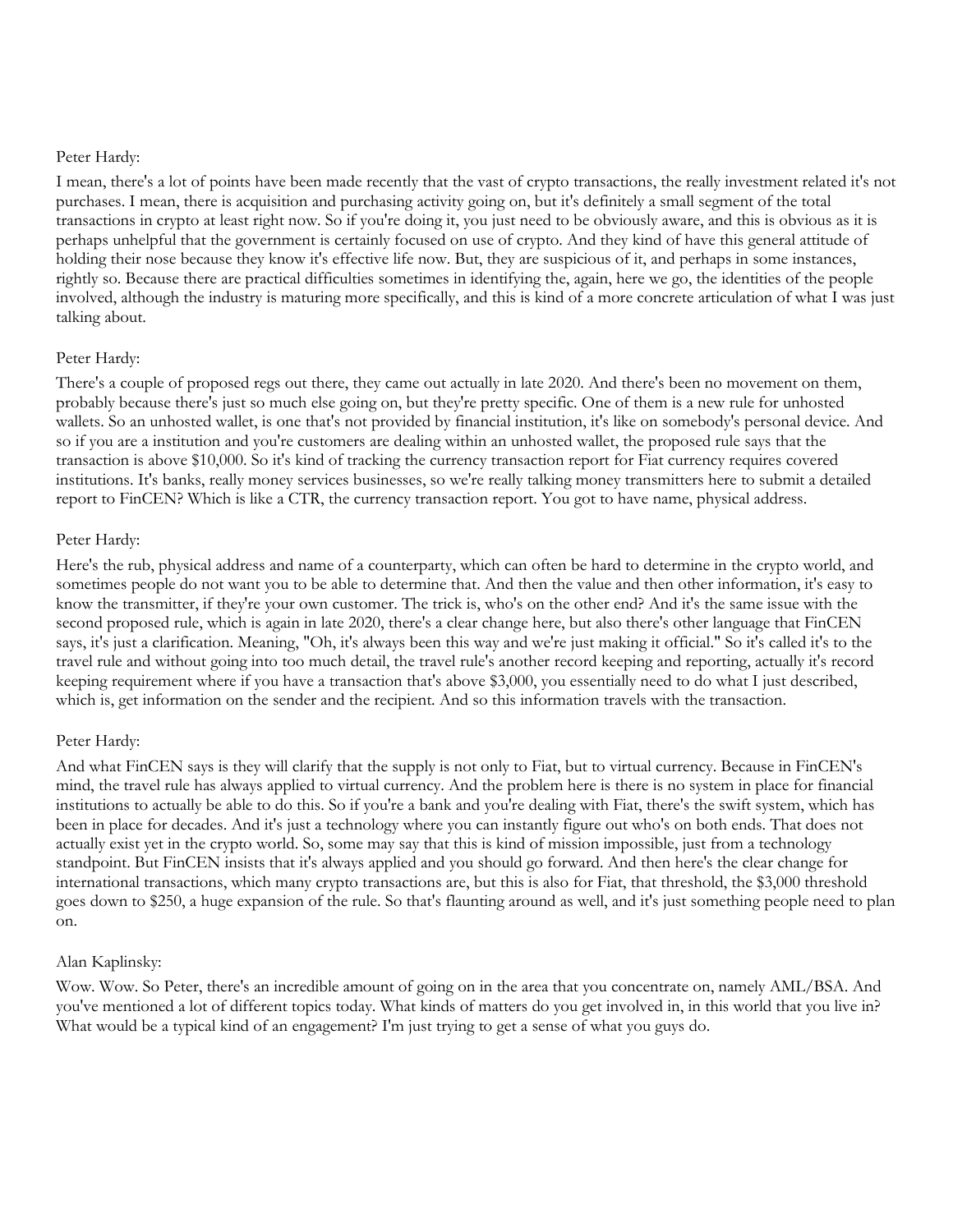Yeah, sure. So also there is a team, it's certainly not just me. And I want to note that the co-leaders of the team are Beth Moskow-Schnoll, of our Philadelphia Delaware office and also Terry Grugan. So the three of us comprise the leadership, if you will. We also have, as you mentioned a blog, which I am very proud of, and I invite everyone to check it out, Money Laundering Watch, and we have a full team and all that good stuff. So the typical engagement, well it kind of depends. So let me talk about regulatory. Right now, now we're definitely working with clients on really all of these issues that I've mentioned. Certainly folks are very focused on the Corporate Transparency Act and that's on both ends. On the financial institution end and on everyone else if you will, who is now suddenly going to be regulated because if you're creating a business or an entity, I should say, for any reason, you're going to be covered by the CTA, unless you fall into one of the exemptions.

## Peter Hardy:

So we're definitely working with people in terms of how they should approach it, their due diligence, customer due diligence, do they need to change their policies? Their contractual language, do they need to come up with different forms that they send to their customer in terms of reporting the information? We are definitely, I say starting because it just appeared in December to work with clients in the real estate industry. And again it's kind of like the CTA, it's this entire swath of business that up until now with the exception of mortgage originators just haven't been covered. And now they're contemplating their potentially regulated fate. And so we're working with some industry groups, we're working with lenders. When I say industry groups, I mean, real estate, brokers and private equity. And then certainly in crypto, we're working with folks who use the blockchain, but they're not necessarily exchanging crypto.

## Peter Hardy:

We work with exchangers on BSA compliance issues. I don't want to say that this is a fire hose of work, but we're now also fielding questions from banks, traditional large banks. Which are contemplating stepping into this world in one form or another. And there are obviously banks out there where this is what they do, there's only a few of those. So from a regulatory standpoint, that's really what's going on right now. But we'll help folks with their policies and programs, we'll help them with issues that come up regarding reporting, suspicious activity reports. But we'll also do work involving investigations, internal investigations, if there's an issue, perhaps a whistleblower or something like that. And then we start to bleed into more, shall we say, traditional white collar enforcement and defense. Which I won't get into, or perhaps obvious reasons in detail, but absolutely we do that.

#### Alan Kaplinsky:

And I know another area that the consumer financial services group works with your team on is doing due diligence of companies in connection with acquisitions or financings. And one area that everybody wants to know about is AML/BSA compliance. So yeah, I wanted to mention that as well.

#### Peter Hardy:

Yeah, You're absolutely correct.

## Alan Kaplinsky:

Is there anything else Peter, that you'd like to add to what we've covered today? I know we've covered a lot at a fairly high level. But I wanted to make sure that we covered the waterfront. Did I miss anything overlook anything?

## Peter Hardy:

I don't think so. I mean, like you said, there's a lot going on, but I think for our purposes today, we hit on a lot and I guess my message is stay tuned, because there's more forthcoming throughout 2022.